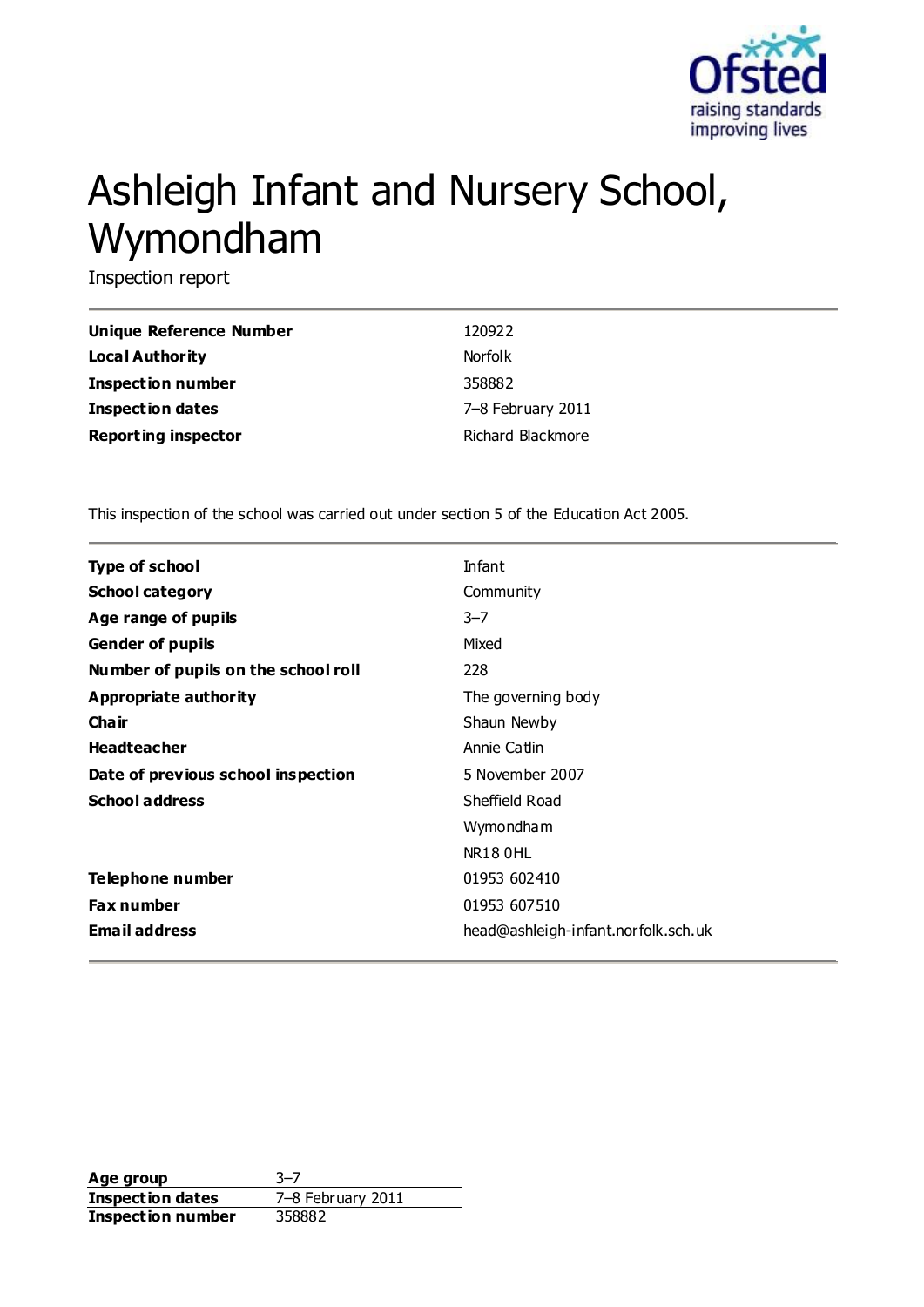The Office for Standards in Education, Children's Services and Skills (Ofsted) regulates and inspects to achieve excellence in the care of children and young people, and in education and skills for learners of all ages. It regulates and inspects childcare and children's social care, and inspects the Children and Family Court Advisory Support Service (Cafcass), schools, colleges, initial teacher training, work-based learning and skills training, adult and community learning, and education and training in prisons and other secure establishments. It assesses council children's services, and inspects services for looked after children, safeguarding and child protection.

Further copies of this report are obtainable from the school. Under the Education Act 2005, the school must provide a copy of this report free of charge to certain categories of people. A charge not exceeding the full cost of reproduction may be made for any other copies supplied.

If you would like a copy of this document in a different format, such as large print or Braille, please telephone 0300 123 4234, or email **[enquiries@ofsted.gov.uk](mailto:enquiries@ofsted.gov.uk)**.

You may copy all or parts of this document for non-commercial educational purposes, as long as you give details of the source and date of publication and do not alter the documentation in any way.

To receive regular email alerts about new publications, including survey reports and school inspection reports, please visit our website and go to 'Subscribe'.

Royal Exchange Buildings St Ann's Square Manchester M2 7LA T: 0300 123 4234 Textphone: 0161 618 8524 E: **[enquiries@ofsted.gov.uk](mailto:enquiries@ofsted.gov.uk)**

W: **[www.ofsted.gov.uk](http://www.ofsted.gov.uk/)**

© Crown copyright 2011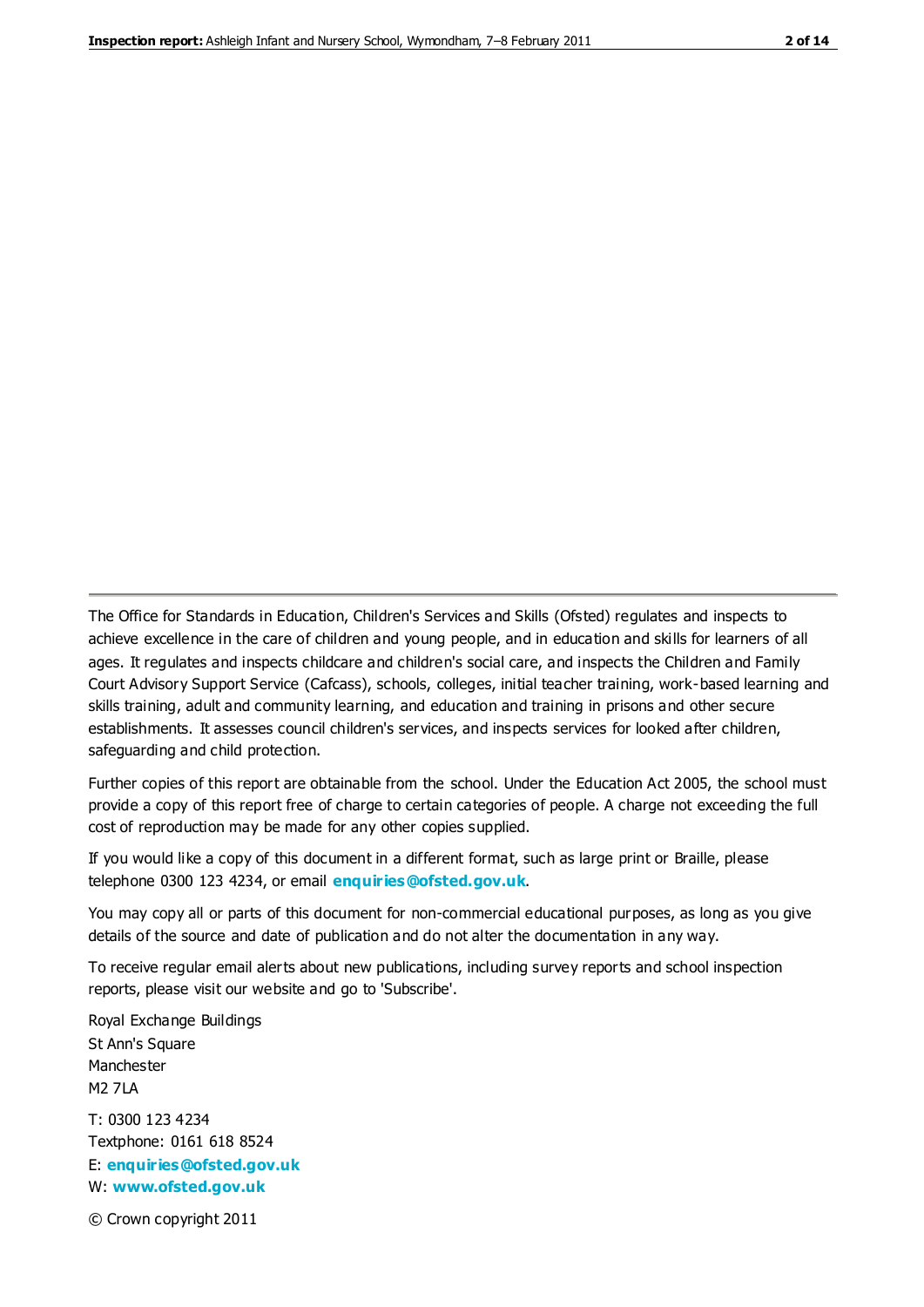# **Introduction**

This inspection was carried out by three additional inspectors. The inspectors observed eleven lessons and eight teachers. Meetings were held with groups of pupils, the Chair and vice-chair of the Governing Body, the headteacher and other teachers with leadership responsibilities. Inspectors observed the school's work and looked at a range of documentation including the school improvement plan, monitoring records, the school's self-evaluation document, pupils' progress records and the safeguarding procedures. Questionnaires from 65 parents and carers were received and analysed.

The inspection team reviewed many aspects of the school's work. It looked in detail at a number of key areas.

- $\blacksquare$  How successful has the school been in raising standards, especially in writing?
- $\blacksquare$  How well is assessment used to raise achievement?
- How much do pupils know and understand of different cultures?

# **Information about the school**

This school is slightly smaller than average and most pupils are from White British heritages. The proportion with special educational needs and/or disabilities is below average and the percentage of pupils with statements of special educational needs is above average. These pupils have a range of difficulties. There is a nursery and there is provision for Reception children in two classes. The school has gained Healthy Schools Status, Let's Go Cooking Accreditation, and the Artsmark and Active Mark. There is an after-school club managed by the governing body.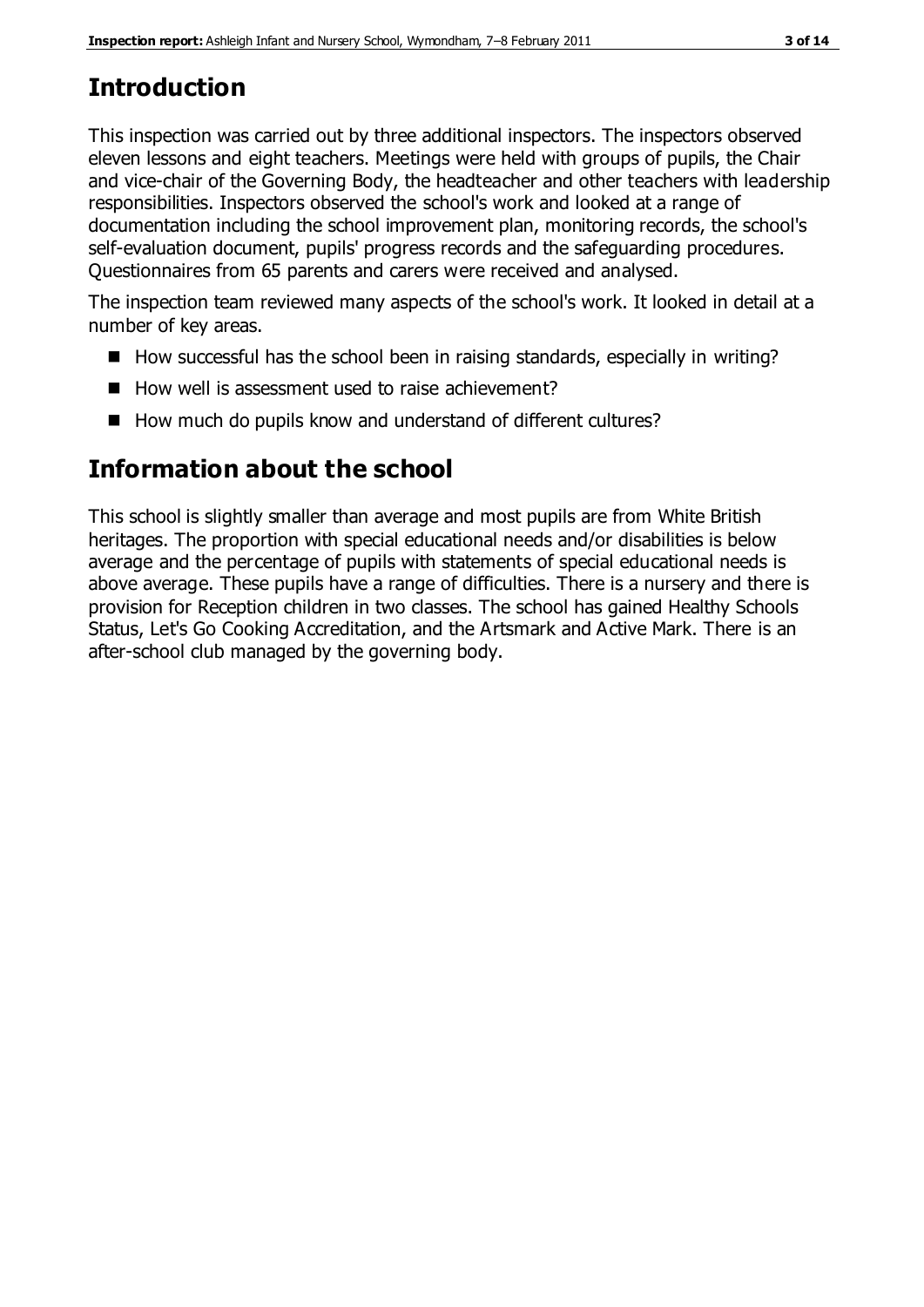**Inspection grades: 1 is outstanding, 2 is good, 3 is satisfactory, and 4 is inadequate** Please turn to the glossary for a description of the grades and inspection terms

## **Inspection judgements**

| Overall effectiveness: how good is the school?  |  |
|-------------------------------------------------|--|
| The school's capacity for sustained improvement |  |

### **Main findings**

This is a good school. Pupils achieve well, including those with special educational needs and/or disabilities, because of good quality teaching and a well-planned curriculum. By the end of Year 2, attainment is above average in reading, writing and mathematics. Recent developments in promoting reading and speaking and listening, such as the use of 'perfect partners' (discussion partners), are having a particularly positive impact. As a result, pupils are confident and articulate and listen to members of staff and other pupils intently. Children in the Early Years Foundation Stage make good progress in all areas of learning so they begin Year 1 with average standards. In Key Stage 1 until recently, the girls were performing better than the boys in reading and writing. A range of strategies have been implemented, including the frequent and effective use of the outdoor area, and has successfully redressed this gender difference so that all pupils make good progress. Pupils' cultural development is limited because links with other countries have recently been made but are yet to have a full impact on their understanding.

The school provides excellent care and support at every opportunity and staff are highly vigilant in recognising the needs of pupils and act swiftly and incisively to support and challenge pupils to do their best. This inclusive and positive ethos contributes significantly to pupils' personal outcomes and encourages an above average rate of attendance. This is carefully combined with very strong relationships and consequently pupils say they feel safe and develop good workplace skills and personal qualities, notably the ability to share, support and cooperate. Those pupils that attend the 'Teatimers' after-school club also receive good quality care from well qualified staff who continue the effective pastoral support and a variety of interesting activities.

Assessment is used well to plan teaching and consequently most of the time pupils are challenged well and make purposeful gains. Pupils with special educational needs and/or disabilities are extremely well included in all activities and benefit from specialist support ensuring their progress is good.

Teachers and teaching assistants work as a cohesive team and know their pupils well, using clear instructions and demonstrations to make learning fun and purposeful. They plan effectively together to ensure pupils benefit from a variety of knowledge-based and more practical activities in their lessons. On some occasions, the teaching does not always fully challenge the more-able pupils in the activities they undertake or the questions asked of them. Marking does not always indicate to pupils how to improve their work, limiting the progress made. The curriculum has strengths in ensuring that pupils regularly practise key skills and keenly adopt the principles of a healthy lifestyle. Pupils have a good knowledge of how to stay safe. The successful emphasis which the school places on pupils' physical well-being is underlined by the high and enthusiastic take-up in afterschool clubs. The curriculum makes some links between subjects but there are not enough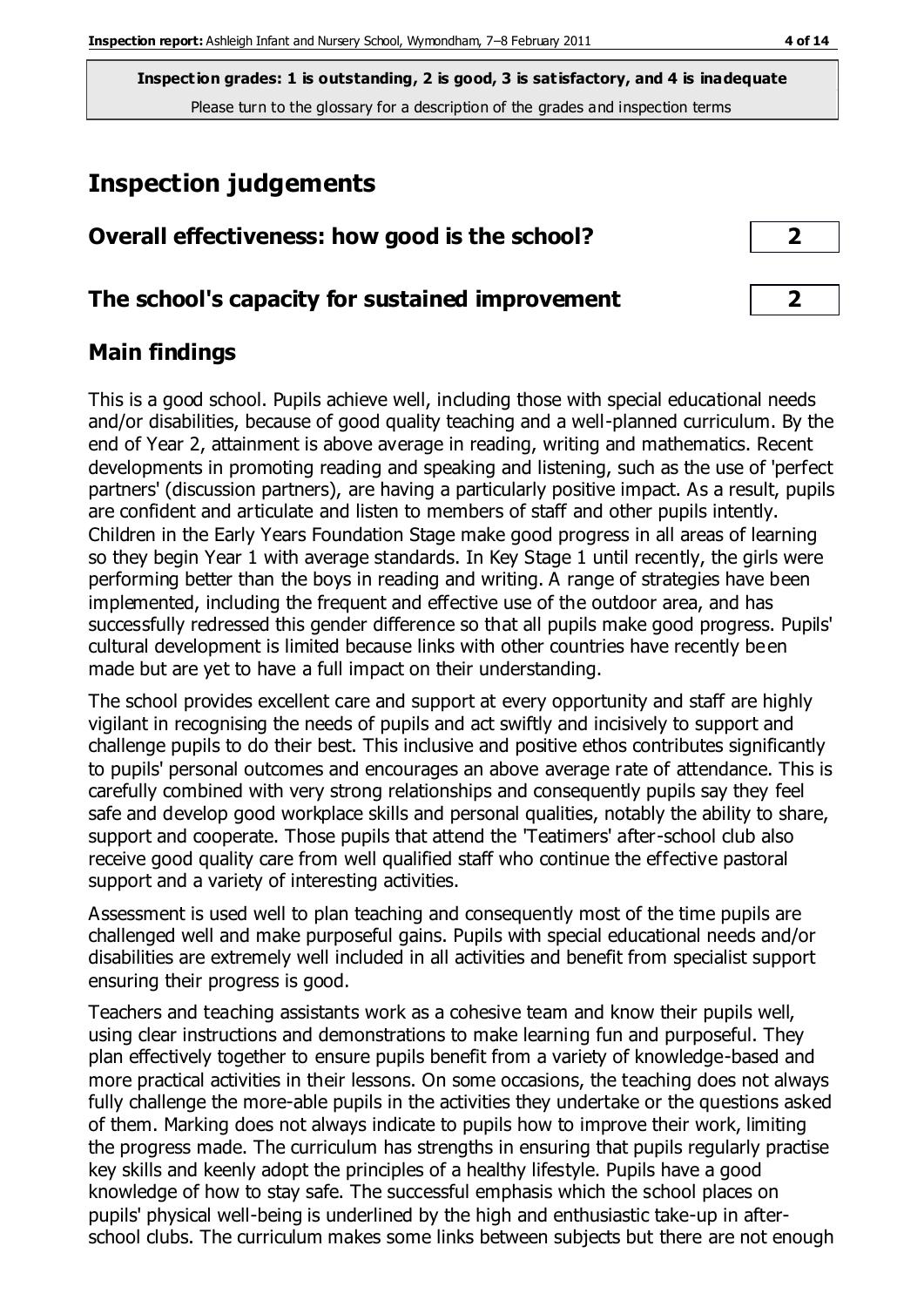**Inspection grades: 1 is outstanding, 2 is good, 3 is satisfactory, and 4 is inadequate** Please turn to the glossary for a description of the grades and inspection terms

opportunities for pupils to write across all subjects and use their information and communication technology (ICT) skills.

The senior staff have a clear vision for the school and a realistic view of its strengths and areas for development based on extensive monitoring arrangements focused on pupils' progress. Outstanding work with parents and carers is appreciated by many. Some parents or carers wrote, 'Ashleigh is a caring, exciting environment', and 'My son loves it here'. The school has maintained its good provision since the last inspection and some elements of its work are now outstanding. These factors demonstrate that the school's capacity for sustained improvement is good.

## **What does the school need to do to improve further?**

- Develop the curriculum further through:
	- providing more regular opportunities for pupils to use ICT across the curriculum.
	- using writing skills more frequently across all subjects.
	- providing more opportunities for pupils to learn about different cultures.
- $\blacksquare$  Provide greater challenge for the more able pupils by:
	- making sure tasks are sufficiently challenging.
	- showing pupils clearly how to improve when marking their work.

## **Outcomes for individuals and groups of pupils 2**



Attainment has been significantly above the national average for the last four years and lessons seen confirm this positive picture although progress in writing is slower than in reading and mathematics. Pupils progress well in lessons because the lessons are interesting and well-paced and the broad curriculum ensures the most is made of pupils' natural curiosity. This is reflected in their work which shows how much they care about the successful application of strategies taught by the teacher, neatness and presentation. In a Year 1 class the pupils adeptly pronounced a range of blends such as 'ou' and 'au' because the teacher had demonstrated the sound herself. The pupils were highly involved, pupils representing letters and standing in a line to show the position of the letter in various words. There are missed opportunities to improve literacy skills further by writing when engaged in activities across the full range of subjects.

Pupils are good at taking responsibility in school and the local community, for example by making suggestions about how to make the school even better resulting in the school council improving the equipment available in the playground. They show respect for other people and behave well because they enjoy coming to school and feel well supported by the very approachable staff. This behaviour, open culture and warm atmosphere support the pupils' good spiritual, moral and social development. Assemblies and class activities are used to promote pupils' maturity and good sense of teamwork. This was conclusively demonstrated in a Year 2 class when pupils worked together very well to solve number problems and in the opportunities to 'grow, cook and share' vegetables to develop a secure knowledge of healthy eating. This is reinforced in the calm, relaxed and very well led and organised 'Teatimers' after-school club where pupils often choose healthy food options and benefit from a choice of quiet and more lively group activities.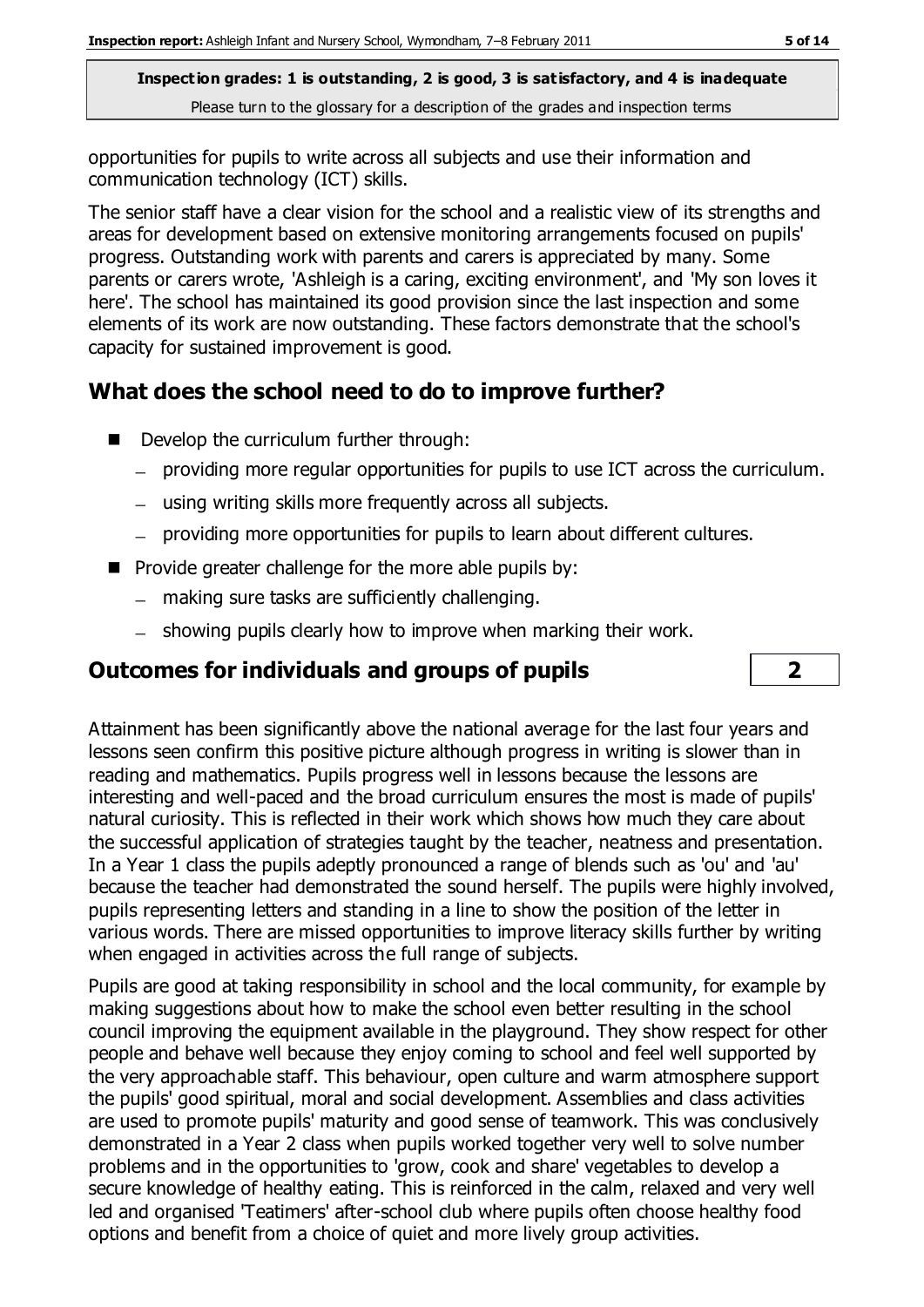These are the grades for pupils' outcomes

**Inspection grades: 1 is outstanding, 2 is good, 3 is satisfactory, and 4 is inadequate**

Please turn to the glossary for a description of the grades and inspection terms

| Pupils' achievement and the extent to which they enjoy their learning                                                     | $\overline{2}$          |
|---------------------------------------------------------------------------------------------------------------------------|-------------------------|
| Taking into account:<br>Pupils' attainment <sup>1</sup>                                                                   | $\mathcal{P}$           |
| The quality of pupils' learning and their progress                                                                        | $\mathcal{P}$           |
| The quality of learning for pupils with special educational needs and/or disabilities<br>and their progress               | 2                       |
| The extent to which pupils feel safe                                                                                      | $\overline{2}$          |
| Pupils' behaviour                                                                                                         | $\overline{\mathbf{2}}$ |
| The extent to which pupils adopt healthy lifestyles                                                                       | $\overline{\mathbf{2}}$ |
| The extent to which pupils contribute to the school and wider community                                                   | $\overline{2}$          |
| The extent to which pupils develop workplace and other skills that will contribute to<br>their future economic well-being | $\overline{\mathbf{2}}$ |
| Taking into account:<br>Pupils' attendance <sup>1</sup>                                                                   | 2                       |
| The extent of pupils' spiritual, moral, social and cultural development                                                   | 2                       |

<sup>1</sup> The grades for attainment and attendance are: 1 is high; 2 is above average; 3 is broadly average; and 4 is low

#### **How effective is the provision?**

Teachers create a good climate for learning by managing pupils well and ensuring there are opportunities to become involved quickly in lessons, for example, through volunteering to help the teacher illustrate a new idea. This technique is effective in securing pupils' interest and concentration and supports their learning well by enabling them to learn through explaining ideas to others. Teachers question pupils well and quickly clear up any misunderstandings and the pace of lessons is quick. Teachers do not plan enough opportunities for pupils to use ICT during lessons and as a result they are less familiar and slower when completing work on the computers.

The curriculum meets the needs of pupils well. Opportunities and activities, such as 'Wizzy Maths', an investigative set of tasks, are closely monitored to highlight the impact on performance and to establish new needs of pupils. Good plans have been carried out to maintain above average attainment, especially in reading, although writing opportunities are not as extensively timetabled. Pupils enjoy their educational visits, and a good range of clubs and visitors including those which are targeted at specific groups and cater for pupils' interests such as skipping workshops. Recently made links with countries beyond the United Kingdom are not yet embedded sufficiently in the curriculum to enable pupils to have a good understanding how other people live in different parts of the world. The activities at the after-school club are planned in response to the needs and interests of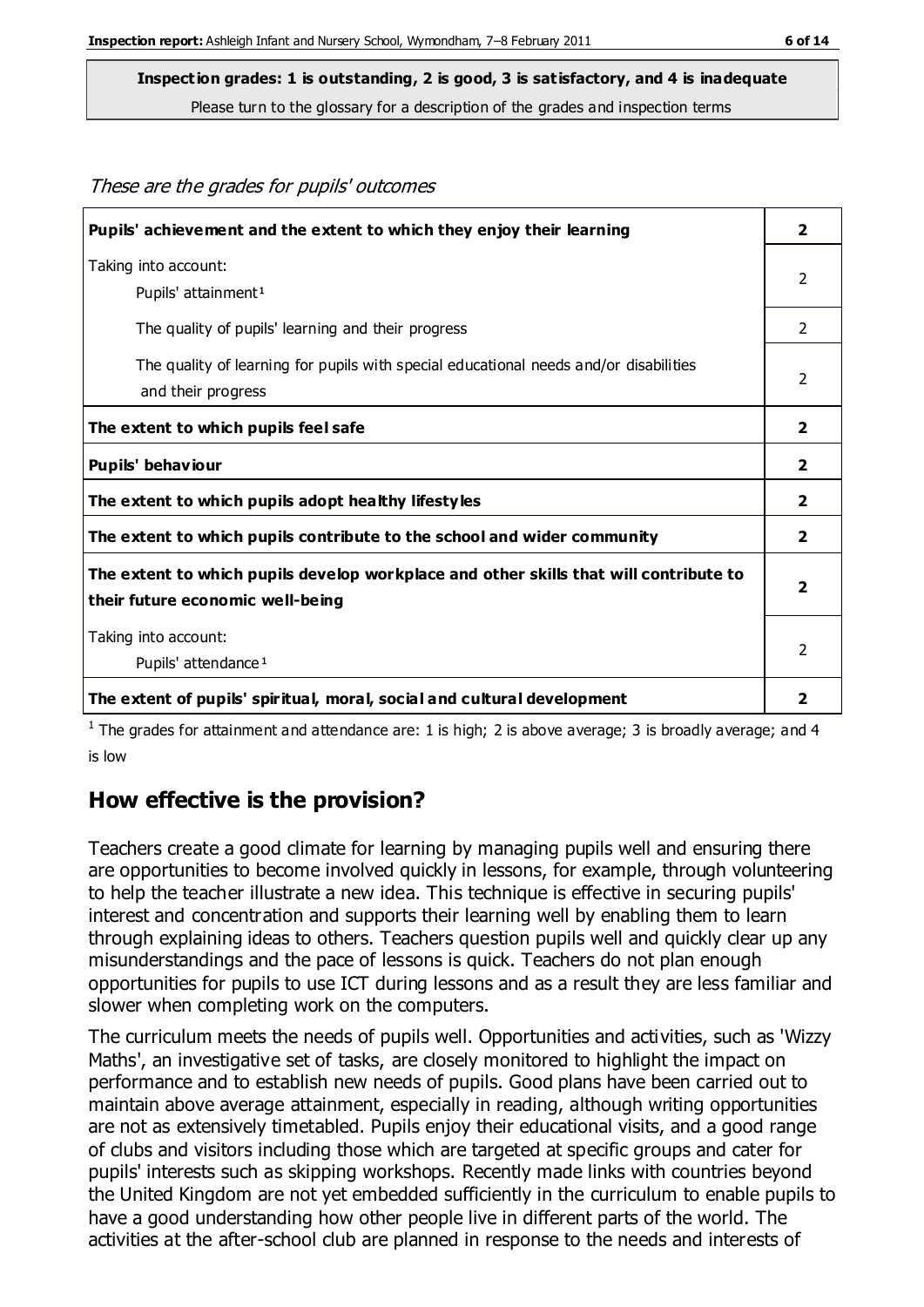**Inspection grades: 1 is outstanding, 2 is good, 3 is satisfactory, and 4 is inadequate** Please turn to the glossary for a description of the grades and inspection terms

pupils. For example, the 'kids' kitchen' provides a fabulous opportunity for them to try their hand at new recipes.

Pupils' individual welfare requirements are central to the work of the school and all adults work hard to ensure these needs are fully met. Members of staff continually provide both planned and informal guidance of the highest quality. Pupils who have fallen behind in their learning or who require additional challenge are quickly identified and specific support packages have a positive impact on their learning. For example, for pupils who are reluctant to join in large group activities there is a range of one-to-one programmes tailored to individual needs to boost confidence and self-esteem.

These are the grades for the quality of provision

| The quality of teaching                                                                                    |  |
|------------------------------------------------------------------------------------------------------------|--|
| Taking into account:<br>The use of assessment to support learning                                          |  |
| The extent to which the curriculum meets pupils' needs, including, where relevant,<br>through partnerships |  |
| The effectiveness of care, guidance and support                                                            |  |

#### **How effective are leadership and management?**

Leaders at all levels are successful in ensuring that members of staff feel supported and valued although the checking of some aspects of teaching are limited. Through highly effective partnerships with outside specialists and organisations such as the Wymondham Schools Cluster, staff expertise in the management of pupils' learning and providing support for potentially vulnerable families is well-developed. As a result, the school is working together exceptionally well with parents and carers to support pupils to ensure opportunity for all and tackle discrimination well. The governing body has a visible presence around school and is highly supportive. It is expertly led by the chair who carries out rigorous analysis of pupils' achievement and views from first hand observation and consultation. This information is used to fully challenge the school to improve further and ensures good safeguarding procedures are embedded at all levels and that all policies regularly monitored and evaluated. The school engenders a close community for its pupils who respond with sensitivity towards each other and enjoy the strong links with local schools and sports organisations. They do not yet have close enough ties with those from outside this country as these have very recently been established.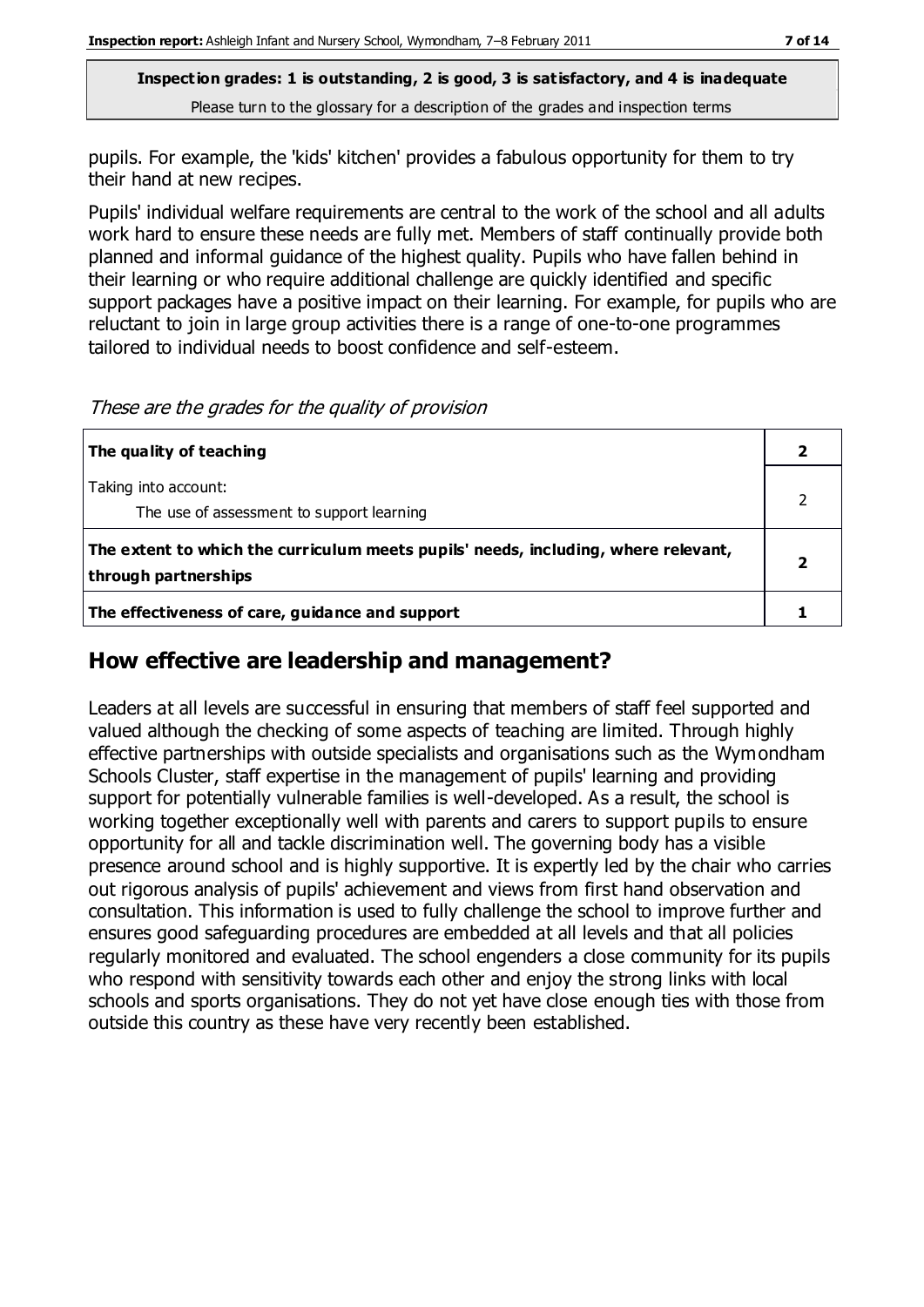Please turn to the glossary for a description of the grades and inspection terms

These are the grades for leadership and management

| The effectiveness of leadership and management in embedding ambition and driving<br>improvement                                                                  |                         |
|------------------------------------------------------------------------------------------------------------------------------------------------------------------|-------------------------|
| Taking into account:<br>The leadership and management of teaching and learning                                                                                   | 2                       |
| The effectiveness of the governing body in challenging and supporting the<br>school so that weaknesses are tackled decisively and statutory responsibilities met | $\overline{\mathbf{2}}$ |
| The effectiveness of the school's engagement with parents and carers                                                                                             | 1                       |
| The effectiveness of partnerships in promoting learning and well-being                                                                                           | 1                       |
| The effectiveness with which the school promotes equality of opportunity and tackles<br>discrimination                                                           | $\overline{\mathbf{2}}$ |
| The effectiveness of safeguarding procedures                                                                                                                     | $\overline{2}$          |
| The effectiveness with which the school promotes community cohesion                                                                                              | $\mathbf{2}$            |
| The effectiveness with which the school deploys resources to achieve value for money                                                                             | 2                       |

#### **Early Years Foundation Stage**

Children's skills, knowledge and understanding when they start Reception are below average for their age. They make good gains in their learning and development because there are good transition arrangements from the Nursery to the Reception classes. They quickly settle at the start of the school day and become curious and responsible learners through the varied play opportunities. One parent or carer writing about their child said, 'she loves the opportunities to learn through play'. Consistently good teaching and planning ensure that progress towards the early learning goals is made both indoors and outside. Children make particularly good progress in learning about letter sounds and speaking and listening, because these aspects of the curriculum are promoted especially well. For example, Little Red Riding Hood's house provides good opportunities for children to write notes and practise reading skills. The assessment procedures are being refined because they do not give a clear enough picture of children's short term progress. Children behave well, and are confident and independent when working on tasks they have chosen for themselves. Members of staff plan a wide range of exciting activities indoors and the effective leadership has identified correctly that there is less opportunity to learn outside, especially on wet days, because there is little covered space.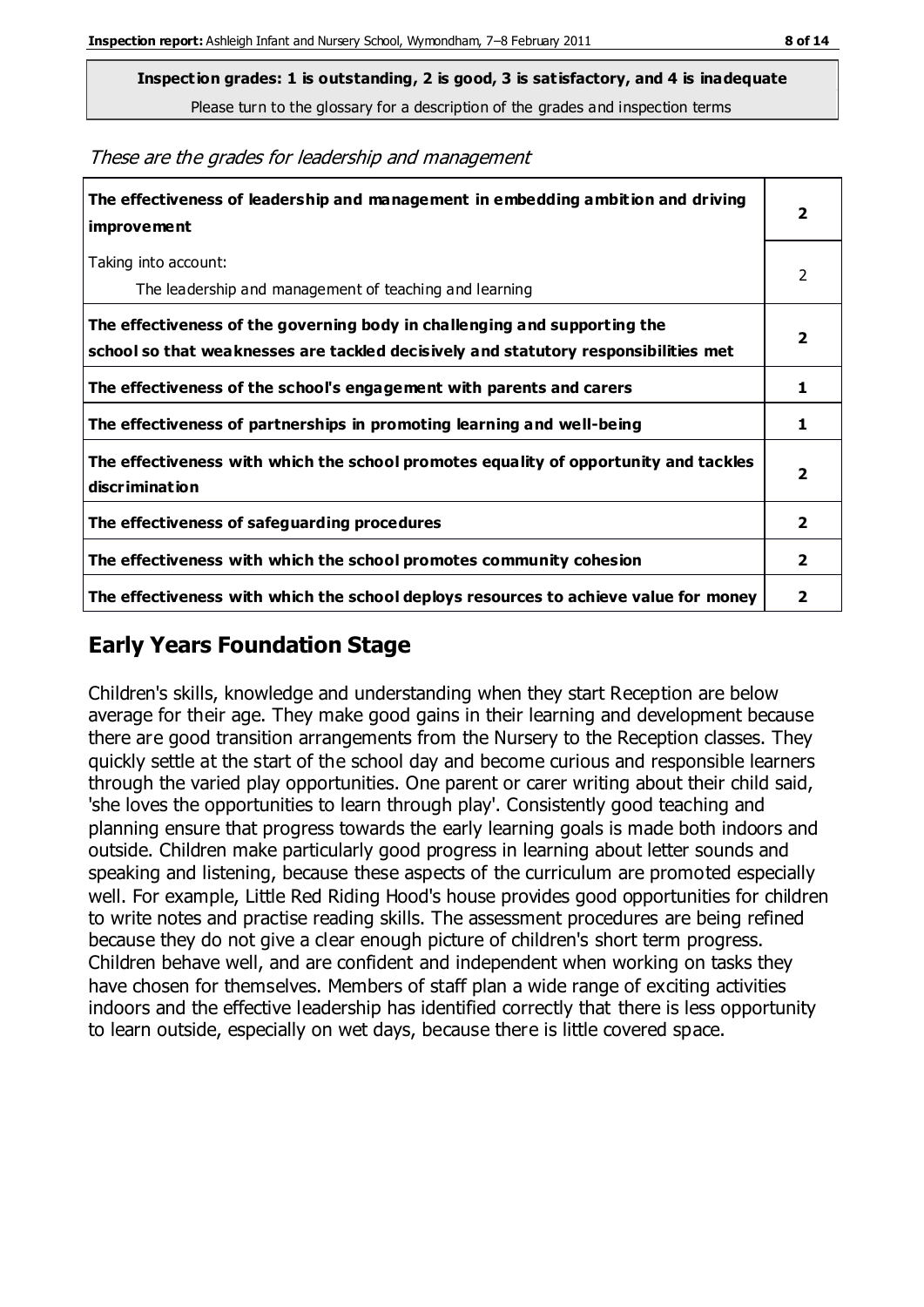**Inspection grades: 1 is outstanding, 2 is good, 3 is satisfactory, and 4 is inadequate**

Please turn to the glossary for a description of the grades and inspection terms

These are the grades for the Early Years Foundation Stage

| <b>Overall effectiveness of the Early Years Foundation Stage</b>                      |  |
|---------------------------------------------------------------------------------------|--|
| Taking into account:<br>Outcomes for children in the Early Years Foundation Stage     |  |
| The quality of provision in the Early Years Foundation Stage                          |  |
| The effectiveness of leadership and management of the Early Years Foundation<br>Stage |  |

### **Views of parents and carers**

All parents and carers were happy with their child's experience at the school, indicating unanimously that their children enjoy school and are prepared well for the future. A few parents and carers expressed concerns about the way the school deals with poor behaviour and about being informed about their child's progress. Inspectors found that behaviour is good and the school is a calm and orderly place and that the school's reporting arrangements meet statutory requirements.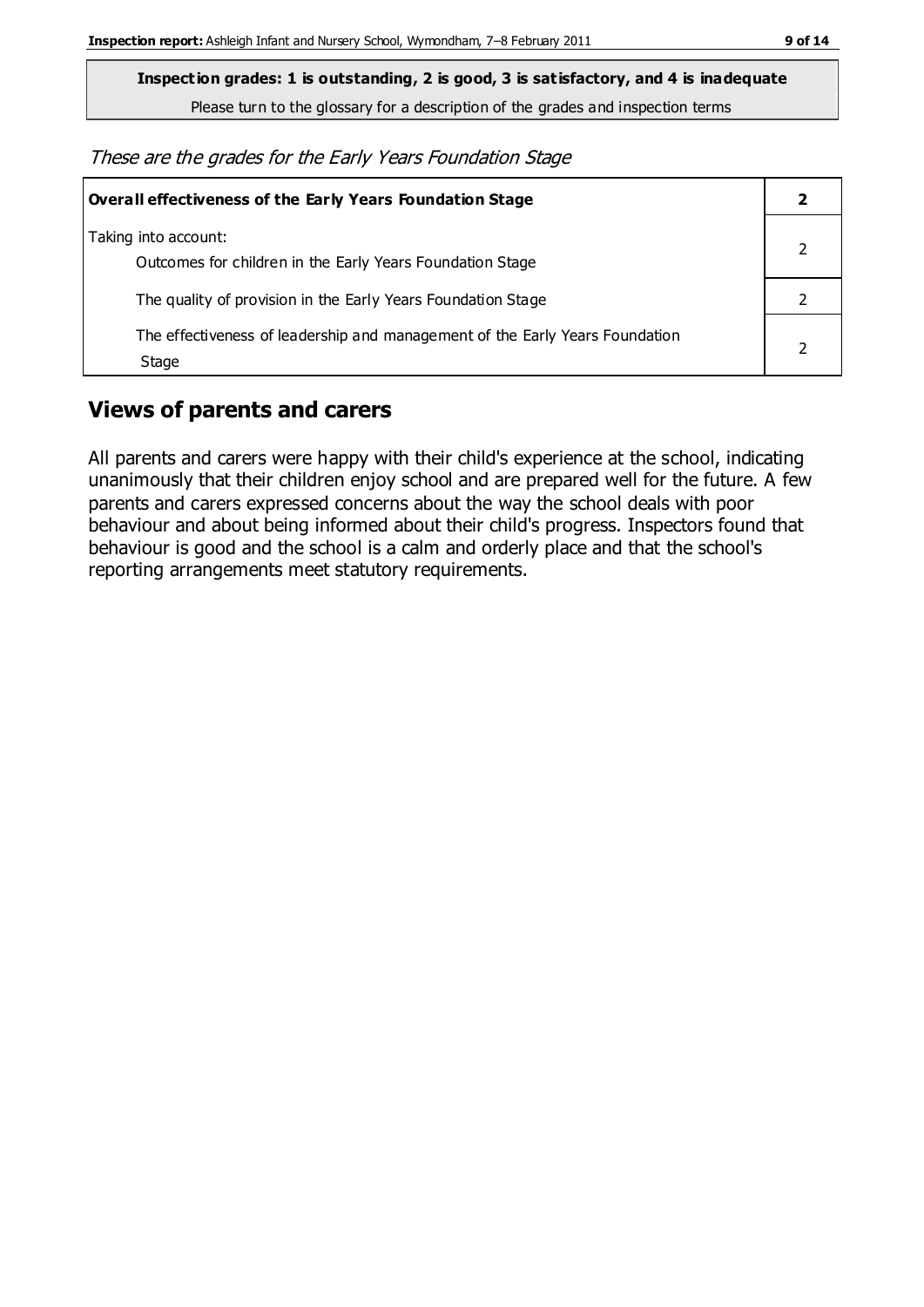#### **Responses from parents and carers to Ofsted's questionnaire**

Ofsted invited all the registered parents and carers of pupils registered at Ashleigh Infant and Nursery School, Wymondham to complete a questionnaire about their views of the sch ool.

In the questionnaire, parents and carers were asked to record how strongly they agreed with 13 statements about the school. The inspection team received 65 completed questionnaires by the end of the on-site inspection. In total, there are 228 pupils registered at the school.

| <b>Statements</b>                                                                                                                                                                                                                                       | <b>Strongly</b><br>agree |               |              | <b>Agree</b>  |                | <b>Disagree</b> |              | <b>Strongly</b><br>disagree |  |
|---------------------------------------------------------------------------------------------------------------------------------------------------------------------------------------------------------------------------------------------------------|--------------------------|---------------|--------------|---------------|----------------|-----------------|--------------|-----------------------------|--|
|                                                                                                                                                                                                                                                         | <b>Total</b>             | $\frac{0}{0}$ | <b>Total</b> | $\frac{0}{0}$ | <b>Total</b>   | $\frac{0}{0}$   | <b>Total</b> | $\frac{0}{0}$               |  |
| My child enjoys school                                                                                                                                                                                                                                  | 41                       | 63            | 24           | 37            | 0              | 0               | $\mathbf 0$  | $\mathbf 0$                 |  |
| The school keeps my child<br>safe                                                                                                                                                                                                                       | 40                       | 62            | 23           | 35            | 1              | $\overline{2}$  | $\mathbf 0$  | $\mathbf 0$                 |  |
| My school informs me about<br>my child's progress                                                                                                                                                                                                       | 34                       | 52            | 27           | 42            | 3              | 5               | $\mathbf{1}$ | $\overline{2}$              |  |
| My child is making enough<br>progress at this school                                                                                                                                                                                                    | 35                       | 54            | 27           | 42            | 1              | $\overline{2}$  | 0            | $\mathbf 0$                 |  |
| The teaching is good at this<br>school                                                                                                                                                                                                                  | 38                       | 58            | 25           | 38            | 1              | $\overline{2}$  | $\mathbf 0$  | $\mathbf 0$                 |  |
| The school helps me to<br>support my child's learning                                                                                                                                                                                                   | 36                       | 55            | 25           | 38            | 4              | 6               | $\mathbf 0$  | $\mathbf 0$                 |  |
| The school helps my child to<br>have a healthy lifestyle                                                                                                                                                                                                | 38                       | 58            | 27           | 42            | 0              | $\mathbf 0$     | $\mathbf 0$  | $\mathbf 0$                 |  |
| The school makes sure that<br>my child is well prepared for<br>the future (for example<br>changing year group,<br>changing school, and for<br>children who are finishing<br>school, entering further or<br>higher education, or entering<br>employment) | 44                       | 68            | 18           | 28            | $\mathbf 0$    | 0               | $\mathbf 0$  | $\mathbf 0$                 |  |
| The school meets my child's<br>particular needs                                                                                                                                                                                                         | 32                       | 49            | 30           | 46            | $\overline{2}$ | 3               | $\mathbf 0$  | $\mathbf 0$                 |  |
| The school deals effectively<br>with unacceptable behaviour                                                                                                                                                                                             | 30                       | 46            | 26           | 40            | 4              | 6               | 1            | $\overline{2}$              |  |
| The school takes account of<br>my suggestions and concerns                                                                                                                                                                                              | 31                       | 48            | 32           | 49            | 1              | $\overline{2}$  | 0            | 0                           |  |
| The school is led and<br>managed effectively                                                                                                                                                                                                            | 29                       | 45            | 31           | 48            | $\mathbf{1}$   | $\overline{2}$  | $\mathbf{1}$ | $\overline{2}$              |  |
| Overall, I am happy with my<br>child's experience at this<br>school                                                                                                                                                                                     | 41                       | 63            | 22           | 34            | $\overline{2}$ | 3               | $\mathbf 0$  | $\mathbf 0$                 |  |

The table above summarises the responses that parents and carers made to each statement. The percentages indicate the proportion of parents and carers giving that response out of the total number of completed questionnaires. Where one or more parents and carers chose not to answer a particular question, the percentages will not add up to 100%.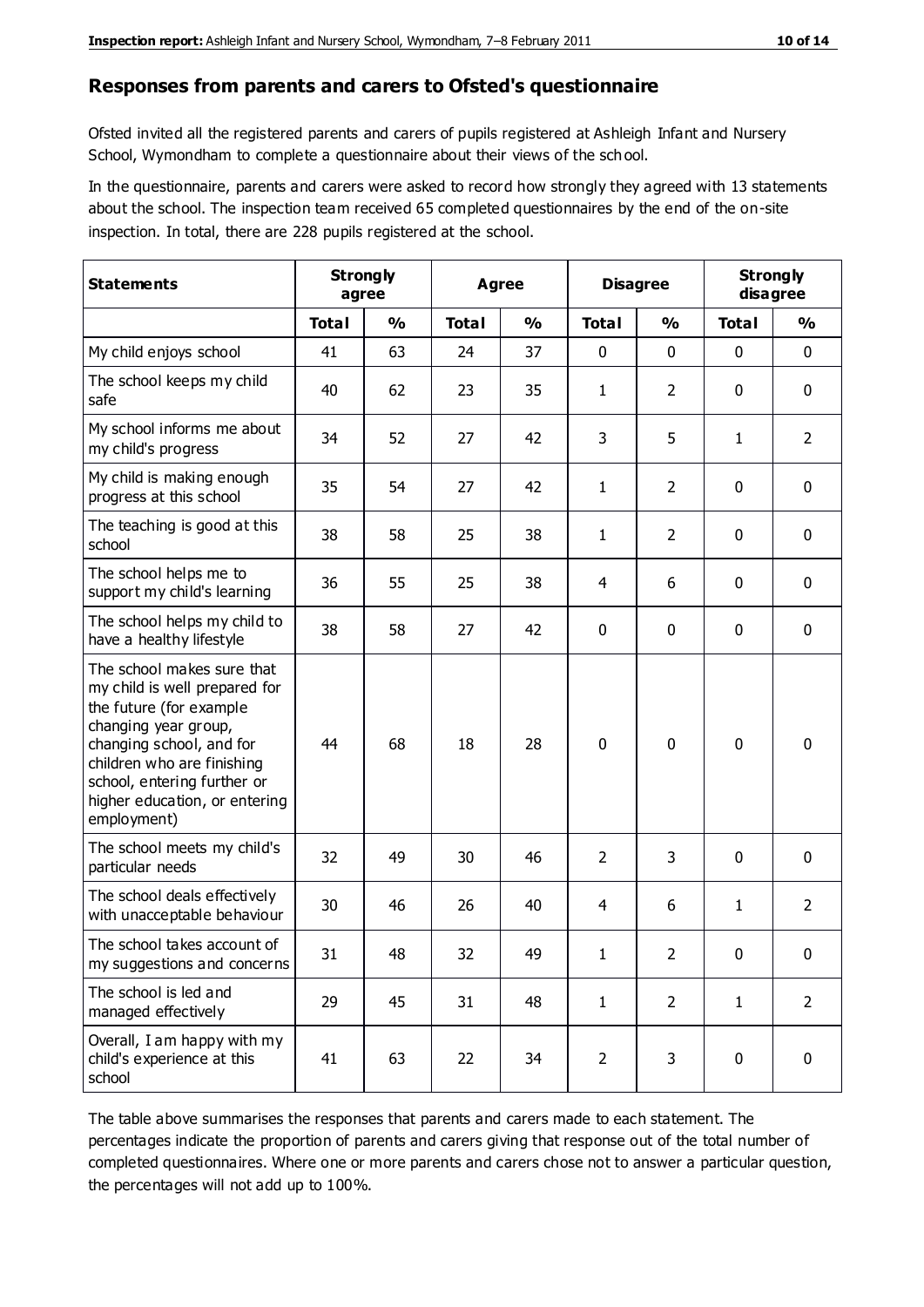## **Glossary**

| Grade   | <b>Judgement</b> | <b>Description</b>                                                                                                                                                                                                            |
|---------|------------------|-------------------------------------------------------------------------------------------------------------------------------------------------------------------------------------------------------------------------------|
| Grade 1 | Outstanding      | These features are highly effective. An outstanding school<br>provides exceptionally well for all its pupils' needs.                                                                                                          |
| Grade 2 | Good             | These are very positive features of a school. A school that<br>is good is serving its pupils well.                                                                                                                            |
| Grade 3 | Satisfactory     | These features are of reasonable quality. A satisfactory<br>school is providing adequately for its pupils.                                                                                                                    |
| Grade 4 | Inadequate       | These features are not of an acceptable standard. An<br>inadequate school needs to make significant improvement<br>in order to meet the needs of its pupils. Ofsted inspectors<br>will make further visits until it improves. |

#### **What inspection judgements mean**

#### **Overall effectiveness of schools**

|                       | Overall effectiveness judgement (percentage of schools) |      |                     |                   |
|-----------------------|---------------------------------------------------------|------|---------------------|-------------------|
| <b>Type of school</b> | <b>Outstanding</b>                                      | Good | <b>Satisfactory</b> | <b>Inadequate</b> |
| Nursery schools       | 59                                                      | 35   | 3                   | 3                 |
| Primary schools       | 9                                                       | 44   | 39                  | 7                 |
| Secondary schools     | 13                                                      | 36   | 41                  | 11                |
| Sixth forms           | 15                                                      | 39   | 43                  | 3                 |
| Special schools       | 35                                                      | 43   | 17                  | 5                 |
| Pupil referral units  | 21                                                      | 42   | 29                  | 9                 |
| All schools           | 13                                                      | 43   | 37                  | 8                 |

New school inspection arrangements were introduced on 1 September 2009. This means that inspectors now make some additional judgements that were not made previously.

The data in the table above are for the period 1 September 2009 to 31 August 2010 and are consistent with the latest published official statistics about maintained school inspection outcomes (see **[www.ofsted.gov.uk](http://www.ofsted.gov.uk/)**).

The sample of schools inspected during 2009/10 was not representative of all schools nationally, as weaker schools are inspected more frequently than good or outstanding schools.

Percentages are rounded and do not always add exactly to 100.

Sixth form figures reflect the judgements made for the overall effectiveness of the sixth form in secondary schools, special schools and pupil referral units.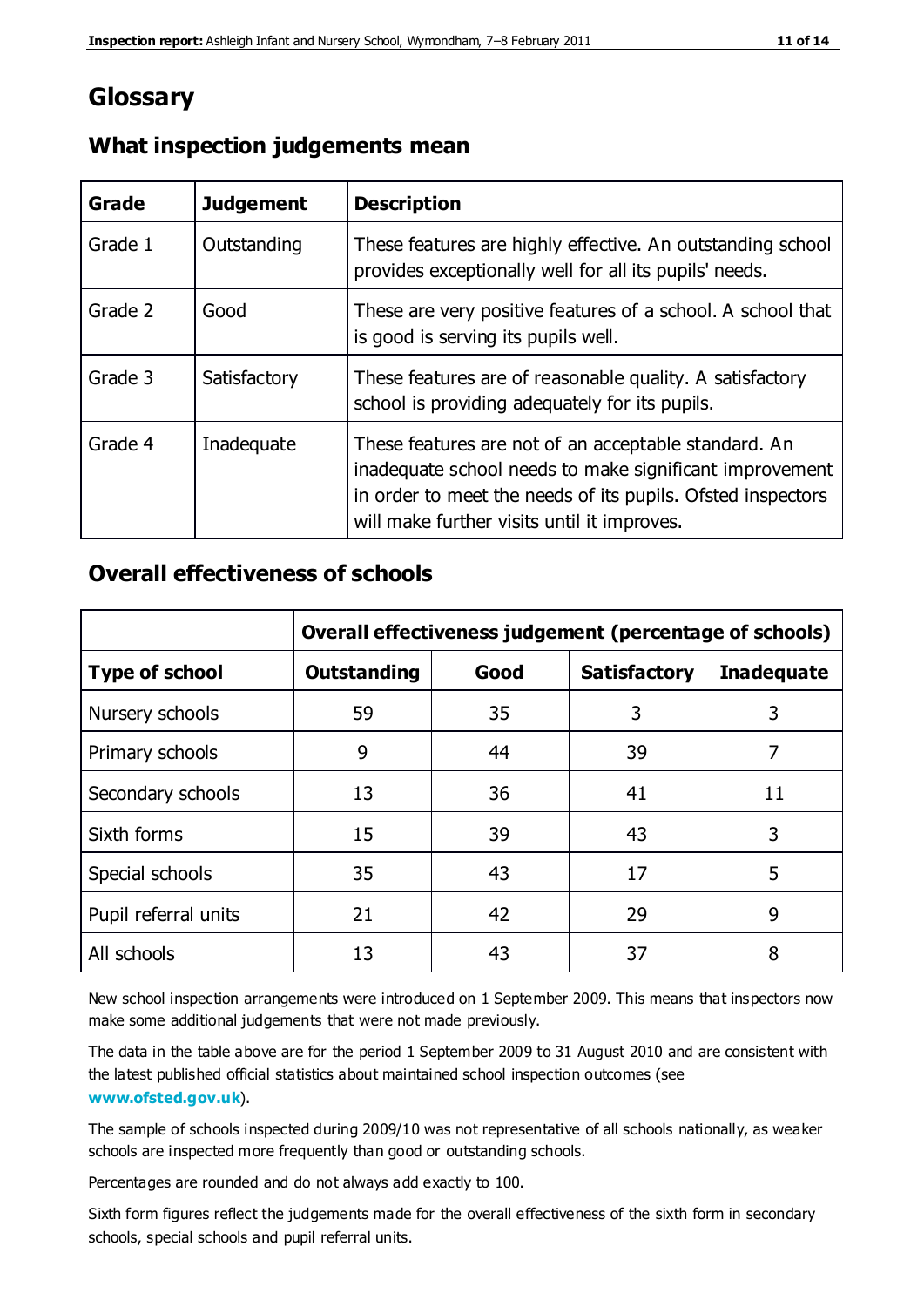## **Common terminology used by inspectors**

| Achievement:               | the progress and success of a pupil in their learning,<br>development or training.                                                                                                                                                          |  |  |
|----------------------------|---------------------------------------------------------------------------------------------------------------------------------------------------------------------------------------------------------------------------------------------|--|--|
| Attainment:                | the standard of the pupils' work shown by test and<br>examination results and in lessons.                                                                                                                                                   |  |  |
| Capacity to improve:       | the proven ability of the school to continue<br>improving. Inspectors base this judgement on what<br>the school has accomplished so far and on the quality<br>of its systems to maintain improvement.                                       |  |  |
| Leadership and management: | the contribution of all the staff with responsibilities,<br>not just the headteacher, to identifying priorities,<br>directing and motivating staff and running the school.                                                                  |  |  |
| Learning:                  | how well pupils acquire knowledge, develop their<br>understanding, learn and practise skills and are<br>developing their competence as learners.                                                                                            |  |  |
| Overall effectiveness:     | inspectors form a judgement on a school's overall<br>effectiveness based on the findings from their<br>inspection of the school. The following judgements,<br>in particular, influence what the overall effectiveness<br>judgement will be. |  |  |
|                            | The school's capacity for sustained<br>improvement.                                                                                                                                                                                         |  |  |
|                            | Outcomes for individuals and groups of pupils.                                                                                                                                                                                              |  |  |
|                            | The quality of teaching.                                                                                                                                                                                                                    |  |  |
|                            | The extent to which the curriculum meets<br>pupils' needs, including, where relevant,<br>through partnerships.                                                                                                                              |  |  |
|                            | The effectiveness of care, guidance and<br>support.                                                                                                                                                                                         |  |  |
| Progress:                  | the rate at which pupils are learning in lessons and<br>over longer periods of time. It is often measured by<br>comparing the pupils' attainment at the end of a key                                                                        |  |  |

stage with their attainment when they started.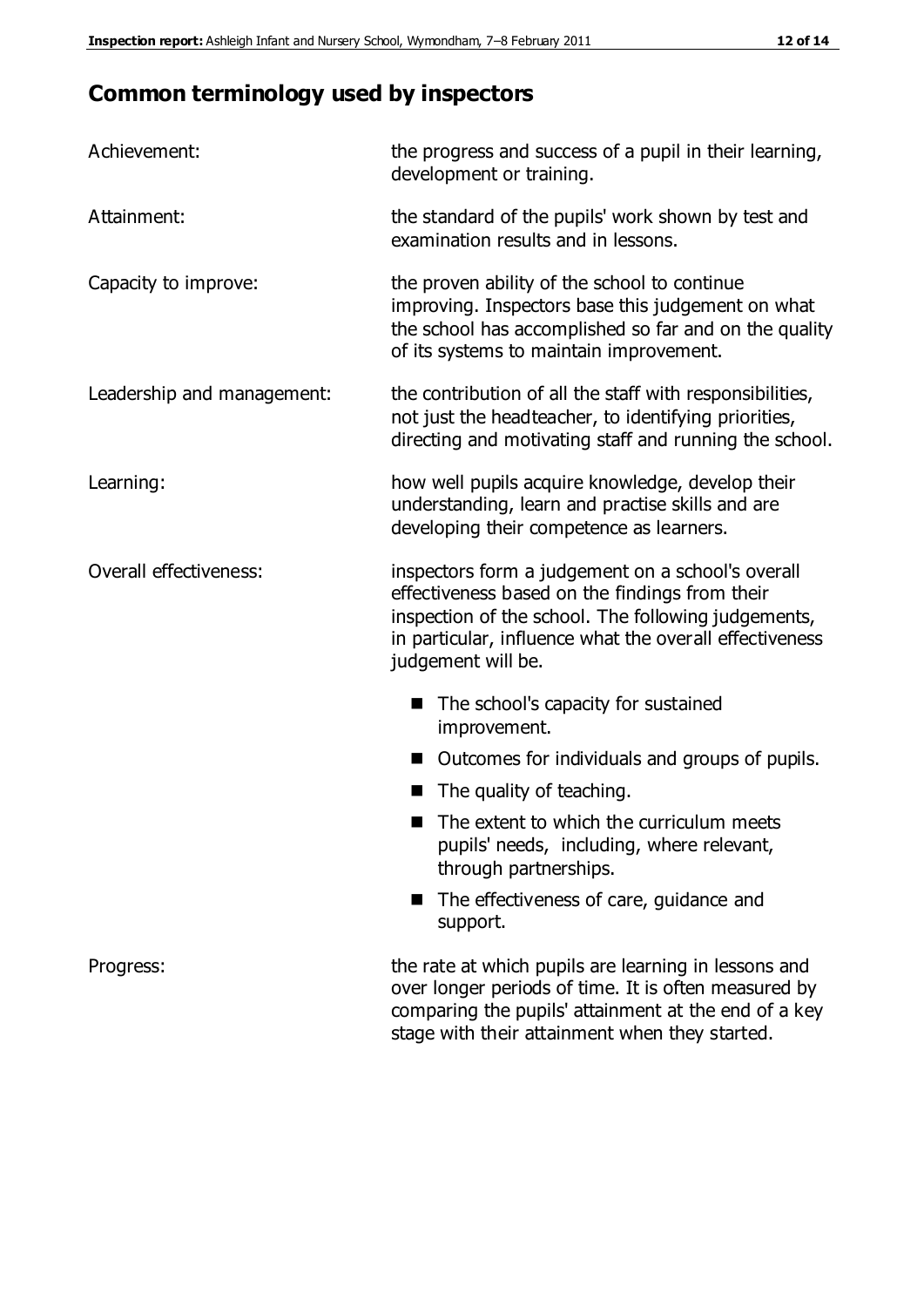#### **This letter is provided for the school, parents and carers to share with their children. It describes Ofsted's main findings from the inspection of their school.**

9 February 2011

#### Dear Pupils

#### **Inspection of Ashleigh Infant and Nursery School, Wymondham, Wymondham NR18 0HL**

Thank you for being so helpful during our visit. We are pleased that you enjoy coming to this good school.

These are the best things about your school.

You achieve well and are especially good at reading.

You learn quickly because teachers give you interesting things to do.

The adults who work at the school provide you with excellent care and guidance.

Your behaviour and attendance is good - well done and keep it up.

The school works really well with your parents and carers and other people to help you learn as much as you can.

You behave well and are good at staying healthy. It is good that you help to grow, cook and share with each other your own vegetables.

Your headteacher and other leaders know what needs to be done to make the school even better. These are the things we have asked your school to do next.

Give those of you who find work easy activities and questions that make you think hard.

Provide you with more opportunities to practise your writing and use what you have learnt in different subjects.

Yours sincerely

Richard Blackmore

Lead inspector